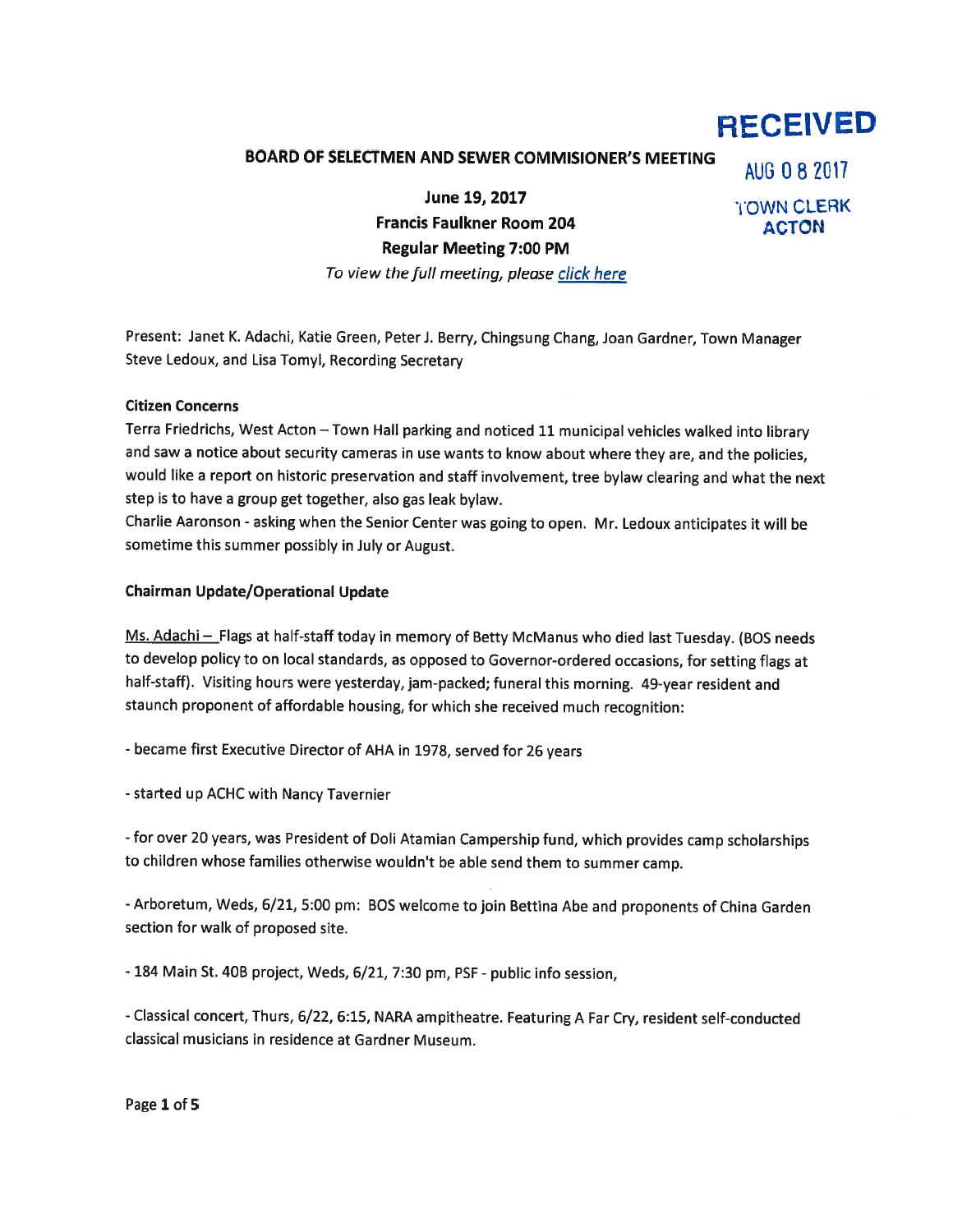-Kelley's Corner infrastructure improvement project, Mon, 6/26, 7:30 pm, Rm 204: public info session, with presentation of updated <sup>p</sup>lans for public comment.

-348-364 Main, Weds, 6/28, 7:00 pm, Rm 204: public forum on potential uses of property, which includes Kennedy Landscaping location and adjacent land.

- MAGIC Stormwater Partnership meeting, Thurs, 6/29, 10:00 am, Rm 204: presentation and discussion about tools to assist towns in complying with federal SW mgmt. stds

- Acton 4<sup>th</sup> celebration, Sat, 7/1, 3:00-9:30, NARA: Featuring family activities, concert by Thirty6Red. And fireworks. Parking at NARA limited so everyone encouraged to use free shuttles between Nagog Park Dr and NARA.

-Nagog Pond: Settlement discussions continue, with Town Manager, Peter <sup>B</sup> and me representing Town.

Mr. Ledoux — DPU approved electric aggregation <sup>p</sup>lan Peregrine opened bids last Tuesday —7 bids asked for prices ranging for <sup>12</sup> months, <sup>16</sup> months, <sup>18</sup> months and <sup>24</sup> months. Awarded to Dynery Corporation at <sup>a</sup> rate of 10.720 cents per kilowatt hours for <sup>24</sup> months. Includes 5% Class <sup>1</sup> REX. The Eversource rate that goes into effect July <sup>1</sup> is 10.759 cents per kilowatt hour, so the town is getting <sup>a</sup> cheaper rate. Also offering <sup>a</sup> 100% green product with 100% Mass Class <sup>1</sup> REX. Which will be 12.7 cents per kilowatt hour. Next <sup>p</sup>hase is to initiate the aggregation in late Sep-early Oct. Peregrine will be doing <sup>a</sup> lot of community outreach via mailers, public forums and documents with information translated in multiple languages. Second year in <sup>a</sup> row the town received <sup>a</sup> Certificate of Achievement for Excellence in Financial Reporting (CAEFR) from the Government Finance Officers Association.

### Public Hearings

SPSP #05/04/17 - 467, 533 Main Street Ms. Adachi read the hearing notice. William Hall from Stamsky and McNary gave an overview of the proposed project of adding <sup>a</sup> warehouse on an existing building at 533 Main Street. Mr. Hall commented on some of the staff comments and recommendations from the Design Review Board. Mr. Hall's estimation of the cost of building the sidewalk would be and to ask for <sup>a</sup> reduction in price of the donation to the sidewalk fund. Ms. Green stated that it is <sup>a</sup> specific calculations utilizing prevailing wages.

Barry Rosen - questioned about the total number of sq ft to be disturbed - Mr. Hall explained about the <sup>p</sup>lans and the total number of sq ft proposed to be built.

Terra Friedrichs, West Acton- questioned if there is no new curb cut and how many trees will be cut. Stamski and McNary commented that they don't have an exact number of trees to be cut. Can any been seen from the Isaac Davis Trail — Stamski and McNary doesn't believe it can since it is far down the hill there is <sup>60</sup> ft buffer allowed prior to land disturbance.

Page 2 of 5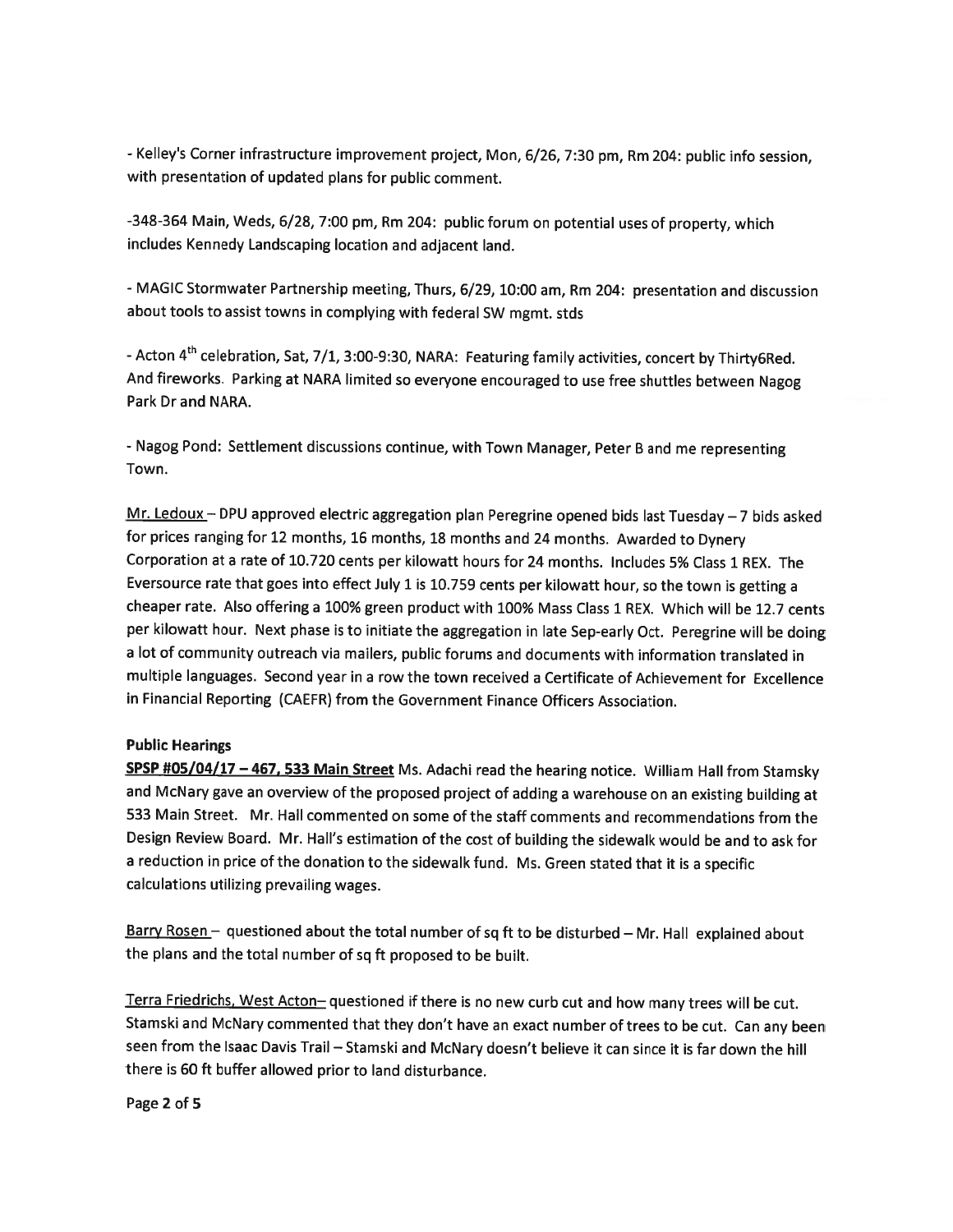Mr. Berry mentioned that the hearing should be continued due to many conditions and comments from staff that do need to be addressed, especially regarding Acton Water District and running the main under one of the propose<sup>d</sup> building structures. Ms. Gardner moved to continue the hearing to July 10, 2017 at 7:30 PM, Ms. Green seconded. All Ayes.

RHSO Presentation-Liz Rust from RHSO presented to the Board. Annual voting to approve the intermunincipal agreement. Mr. Berry commented that the Town of Concord puts out an RFP for RHSO services, Ms. Rust confirmed that it's for <sup>3</sup> years of service. Ms. Green questioned about the number of units vs. number of hours. Ms. Rust stated that each community is different as is the number of new projects starting or in process of starting.

Terra —

Ms. Green moved to approve and execute the RHSO IMA, Ms. Gardner seconded. All Ayes

All Alcoholic Beverage License Transfer, Jagdeep Corp to El Huipil Restaurant. Corp — Ms. Adachi read the public hearing notice. Frank Ravinal, attorney for El Huipil Restaurant, Corp. Ms. Green moved to approve an all alcoholic beverage license transfer, Ms. Gardner seconded. All Ayes.

Common Victualler License, El Huipil Restaurant, Corp. - Ms. Adachi read the public hearing notice. Ms. Green moved to approve <sup>a</sup> common victualler license, Mr. Berry seconded. All Ayes.

Gas Main Installation Petition, National Grid — Representing National Grid was the Board asked several questions regarding the length of the installation. Mr. Berry said there is concern in the Town regarding leaks of methane. Would like to see any reports regarding leaks in the new installations. Jim Snyder Grant — 1\$ Half Moon Hill read from <sup>a</sup> prepare<sup>d</sup> statement. Debra Symes — read from <sup>a</sup> prepared statement.

Terra Friedrichs, West Acton — saying yes (to approving the gas main petition) is affecting the poores<sup>t</sup> people in the country, suggests voting to not allow the installation, requests to pu<sup>t</sup> <sup>a</sup> condition of <sup>60</sup> days halt in installation until current leaks in town are fixed. Ms. Green feels the need to talk to town counsel of what the Board can impose in future petitions — doesn't feel comfortable to vote no. Requests the Town Manager to spea<sup>k</sup> to town counsel regarding regulation the Board could impose. Mr. Berry doesn't feel the Board has the legal authority to deny the petition as this is more of <sup>a</sup> street opening permit that reasonably would not be denied.

Terra Freidrichs, West Acton - made a comment regarding Anderson & Kreiger working for large corporations that more than half their business is to fight towns and municipalities. Mr. Berry objects the comment and assures there is no conflict of interest with the firm.

Ms. Green moved to approve the gas main installation petition for National Grid, Mr. Berry seconded. <sup>4</sup> Ayers, 1 Nay (Gardner)

Selectmen Business Page 3 of 5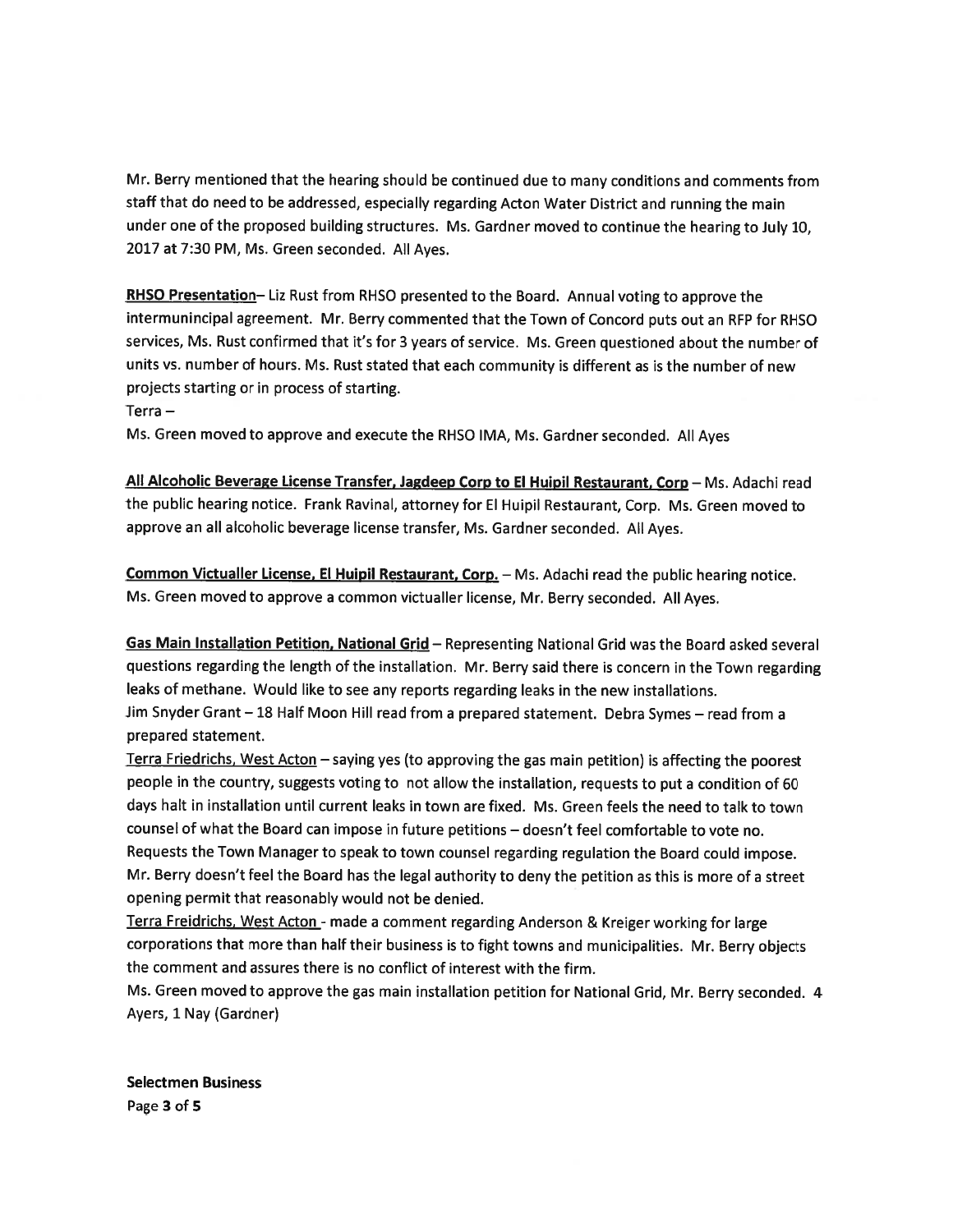Committee Reappointments - Ms. Green moved to approve the committee reappointments, Mr. Chang seconded. All Ayes.

Parking Recommendations, South Acton Train Station Advisory Committee - Mr. Berry is the liaison for SATSAC. Mr. Berry supports the recommendations from the Chair of SATSAC. Ms. Green asked if the recommendations have been discussed with the Engineering and Police.

Mr. Berry moved to approve the recommendations for town staff to review and work on, Ms. Green seconded. All Ayes.

Liaison Assignment, 53 River Street Master Plan Committee Ms. Green moved to appoint Mr. Berry as liaison for the <sup>53</sup> River Street Master Plan Committee, Mr. Chang seconded. All Ayes.

WRAC Draft Charge Ms. Adachi explained the update to the Board, and commented that she would relinquish her role as liaison to the committee to Ms. Gardner. Ms. Green commented that the membership at <sup>5</sup> seems low and suggested to increase membership. Suggests making Matt Mostollerr <sup>a</sup> member and the other three liaisons.

Barry Rosen - discussion about water commissioners being involved it was decided that they would not and that Matt Mostoller would serve on the committee.

Ron Beck - likes the update of the charge. Feels that people on the committee have some sort of credentials, also not forcing committee reps to attend all meetings and concerned of attendance burnout.

Terra Friedrichs, West Acton — appreciates approved charge and agrees with having more credentialed members.

Selectmen to Ratify Goals Ms. Green moved to ratify all goals, Mr. Chang seconded. All Ayes Katie will work on <sup>a</sup> write up on <sup>a</sup> sustainability <sup>p</sup>lan for discussion at the next meeting.

Town Manager Search Committee Overview - Ms. Adachi asked the Board that she would like suggestions from the Board of ideal candidates that would work well together with an intense amount of work. Requests that Board member send names and contact information to the Chair for consideration. In 2007, <sup>13</sup> people were members, and feels that is <sup>a</sup> large number. Would like to have suggestions by the next scheduled meeting of the Board. Does not want to go through the VCC since the timing is very short and screening for candidates for Town Manager will be done in February. Ideally have at least one candidate for the committee that was part of the last committee in 2007.

### Consent Agenda

Ms. Gardner held item 13, assigned an Associate Position to Rodney Smith. Ms. Green moved to approve consent items 12-32, Mr. Chang seconded. All Ayes. Ms. Green moved to adjourn, Ms. Gardner seconded.